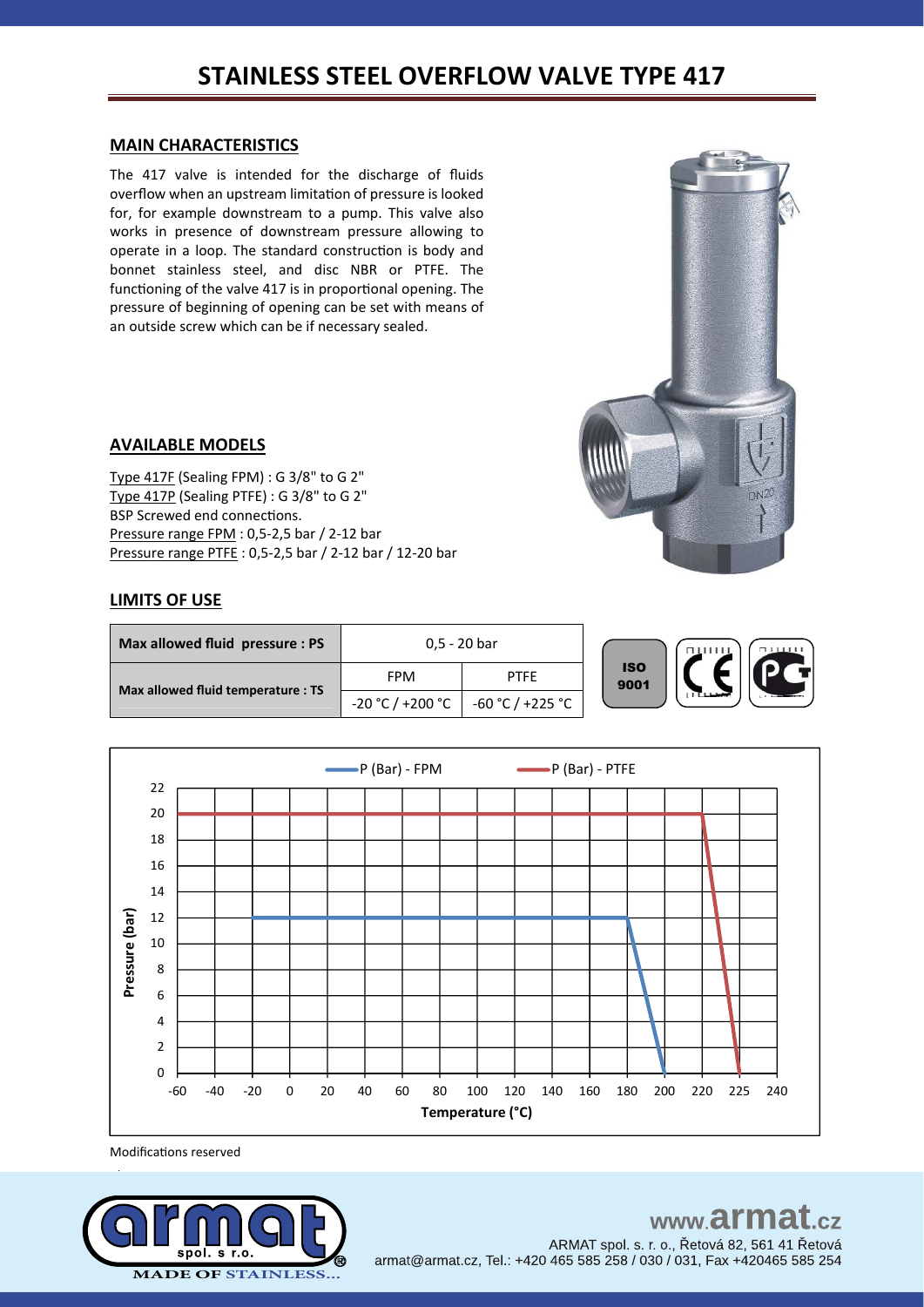# **REGULATIONS AND STANDARDS OF CONSTRUCTION**

| Item                         | <b>Standard</b>              | ON   |
|------------------------------|------------------------------|------|
| Pressure Equipment Directive | 3/8" to 1" : A3 § 3 excluded |      |
| 97/23                        | 1"1/4 to 2" : category III   | 0036 |
| Stainless steel materials    | EN 1503-4                    |      |
| <b>BSP thread</b>            | <b>ISO 228</b>               |      |

# **DIMENSIONS (mm) AND CONNECTIONS**

| DN(G)       | L  | H   | h  | do | Weight (kg) |
|-------------|----|-----|----|----|-------------|
| G 3/8"      | 27 | 60  | 26 | 10 | 0,3         |
| G 1/2"      | 30 | 69  | 30 | 13 | 0,4         |
| G 3/4"      | 33 | 86  | 35 | 19 | 0,7         |
| G 1"        | 40 | 101 | 41 | 25 | 1,2         |
| G 1" 1/4    | 45 | 118 | 45 | 30 | 1,9         |
| $G_1''_1/2$ | 50 | 139 | 51 | 38 | 2,5         |
| G 2"        | 60 | 149 | 60 | 50 | 3,8         |

## **CONSTRUCTION**

| $N^{\circ}$  | <b>Item</b>     | <b>Material</b>        |
|--------------|-----------------|------------------------|
| 1            | Body            | Stainless steel 1.4408 |
| $\mathbf{2}$ | Nozzle          | Stainless steel 1.4401 |
| 3            | Cover           | Stainless steel 1.4408 |
| 4            | <b>Disc</b>     | Stainless steel 1.4408 |
| 5            | Seal            | FPM/PTFE               |
| 6            | Axis            | Stainless steel 1.4408 |
| 7            | Spring          | Stainless steel 1.4310 |
| 8            | Adjusting screw | Stainless steel 1.4401 |



Modifications reserved



# www.armat.cz

ARMAT spol. s. r. o., Řetová 82, 561 41 Řetová armat@armat.cz, Tel.: +420 465 585 258 / 030 / 031, Fax +420465 585 254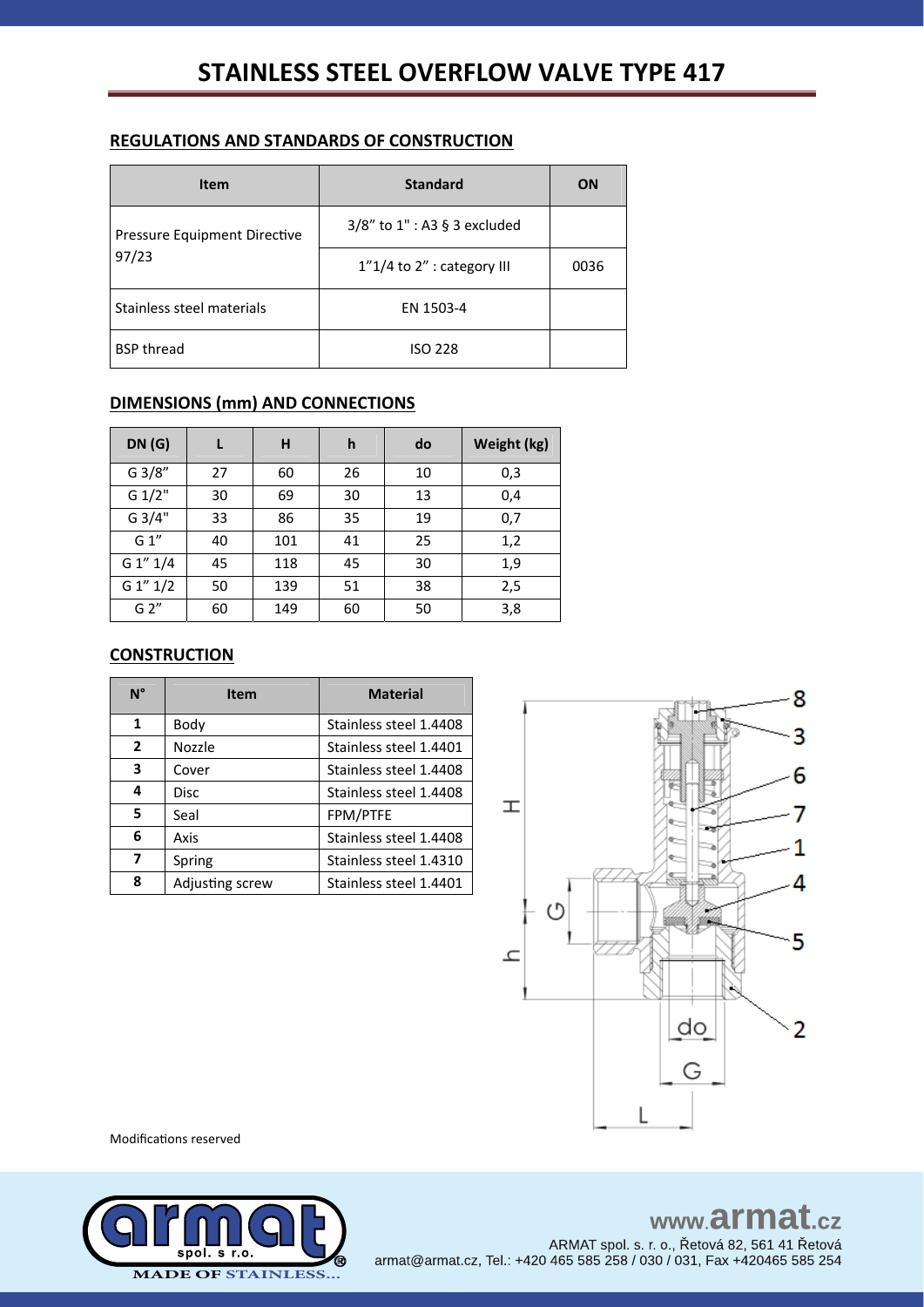# **STAINLESS STEEL OVERFLOW VALVE TYPE 417**

# **FLOWRATE OF DISCHARGE FOR AIR**

|                   | FLOW COEFFICIENT (Kv) in Nm3/h for an overtaking pressure of 1 bar |          |       |           |          |       |               |          |           |               |          |       |           |          |           |                    |             |           |               |          |       |
|-------------------|--------------------------------------------------------------------|----------|-------|-----------|----------|-------|---------------|----------|-----------|---------------|----------|-------|-----------|----------|-----------|--------------------|-------------|-----------|---------------|----------|-------|
| <b>DN</b>         |                                                                    | G 3/8"   |       | G 1/2"    |          |       | G 3/4"        |          |           |               | G 1"     |       |           | G 1" 1/4 |           |                    | $G_1''_1/2$ |           | G 2"          |          |       |
| Pressure<br>range | $0, 5 - 2, 5$                                                      | $2 - 12$ | 12-20 | $0,5-2,5$ | $2 - 12$ | 12-20 | $0, 5 - 2, 5$ | $2 - 12$ | $12 - 20$ | $0, 5 - 2, 5$ | $2 - 12$ | 12-20 | $0,5-2,5$ | $2 - 12$ | $12 - 20$ | S<br>$0, 5 - 2, 5$ | $2 - 12$    | $12 - 20$ | $0, 5 - 2, 5$ | $2 - 12$ | 12-20 |
| bar               |                                                                    |          |       |           |          |       |               |          |           |               |          |       |           |          |           |                    |             |           |               |          |       |
| 0,5               | 83                                                                 |          |       | 147       |          |       | 209           |          |           | 375           |          |       | 717       |          |           | 847                |             |           | 1376          |          |       |
| $\mathbf{1}$      | 95                                                                 |          |       | 158       |          |       | 228           |          |           | 390           |          |       | 808       |          |           | 899                |             |           | 1546          |          |       |
| 1,5               | 101                                                                |          |       | 173       |          |       | 257           |          |           | 433           |          |       | 901       |          |           | 1033               |             |           | 1734          |          |       |
| $\overline{2}$    | 111                                                                | 48       |       | 180       | 86       |       | 287           | 159      |           | 462           | 302      |       | 977       | 233      |           | 1104               | 426         |           | 1904          | 788      |       |
| 2,5               | 119                                                                | 50       |       | 202       | 89       |       | 306           | 168      |           | 495           | 311      |       | 1031      | 257      |           | 1205               | 447         |           | 1953          | 802      |       |
| 3                 |                                                                    | 51       |       |           | 95       |       |               | 188      |           |               | 322      |       |           | 272      |           |                    | 481         |           |               | 821      |       |
| 4                 |                                                                    | 62       |       |           | 101      |       |               | 213      |           |               | 341      |       |           | 311      |           |                    | 527         |           |               | 878      |       |
| 5                 |                                                                    | 80       |       |           | 105      |       |               | 242      |           |               | 361      |       |           | 352      |           |                    | 566         |           |               | 942      |       |
| 6                 |                                                                    | 90       |       |           | 111      |       |               | 250      |           |               | 380      |       |           | 397      |           |                    | 597         |           |               | 994      |       |
| $\overline{7}$    |                                                                    | 96       |       |           | 118      |       |               | 257      |           |               | 391      |       |           | 437      |           |                    | 764         |           |               | 1050     |       |
| 8                 |                                                                    | 114      |       |           | 117      |       |               | 314      |           |               | 347      |       |           | 492      |           |                    | 910         |           |               | 1123     |       |
| 9                 |                                                                    | 115      |       |           | 123      |       |               | 324      |           |               | 301      |       |           | 546      |           |                    | 949         |           |               | 1187     |       |
| 10                |                                                                    | 122      |       |           | 133      |       |               | 331      |           |               | 288      |       |           | 600      |           |                    | 1023        |           |               | 1280     |       |
| 11                |                                                                    | 121      |       |           | 138      |       |               | 339      |           |               | 274      |       |           | 569      |           |                    | 1070        |           |               | 1358     |       |
| 12                |                                                                    | 126      | 96    |           | 138      | 112   |               | 354      | 221       |               | 261      | 305   |           | 538      | 594       |                    | 1095        | 682       |               | 1480     | 1237  |
| 13                |                                                                    |          | 109   |           |          | 103   |               |          | 206       |               |          | 291   |           |          | 625       |                    |             | 758       |               |          | 1277  |
| 14                |                                                                    |          | 116   |           |          | 94    |               |          | 166       |               |          | 282   |           |          | 656       |                    |             | 834       |               |          | 1388  |
| 15                |                                                                    |          | 120   |           |          | 85    |               |          | 140       |               |          | 269   |           |          | 687       |                    |             | 911       |               |          | 1489  |
| 16                |                                                                    |          | 122   |           |          | 76    |               |          | 132       |               |          | 257   |           |          | 716       |                    |             | 987       |               |          | 1609  |
| 17                |                                                                    |          | 124   |           |          | 57    |               |          | 115       |               |          | 245   |           |          | 737       |                    |             | 954       |               |          | 1821  |
| 18                |                                                                    |          | 129   |           |          | 56    |               |          | 84        |               |          | 233   |           |          | 758       |                    |             | 922       |               |          | 2033  |
| 19                |                                                                    |          | 134   |           |          | 44    |               |          | 50        |               |          | 220   |           |          | 779       |                    |             | 889       |               |          | 2245  |
| 20                |                                                                    |          | 140   |           |          | 36    |               |          | 45        |               |          | 208   |           |          | 801       |                    |             | 851       |               |          | 2357  |

Modifications reserved



www.armat.cz ARMAT spol. s. r. o., Řetová 82, 561 41 Řetová armat@armat.cz, Tel.: +420 465 585 258 / 030 / 031, Fax +420465 585 254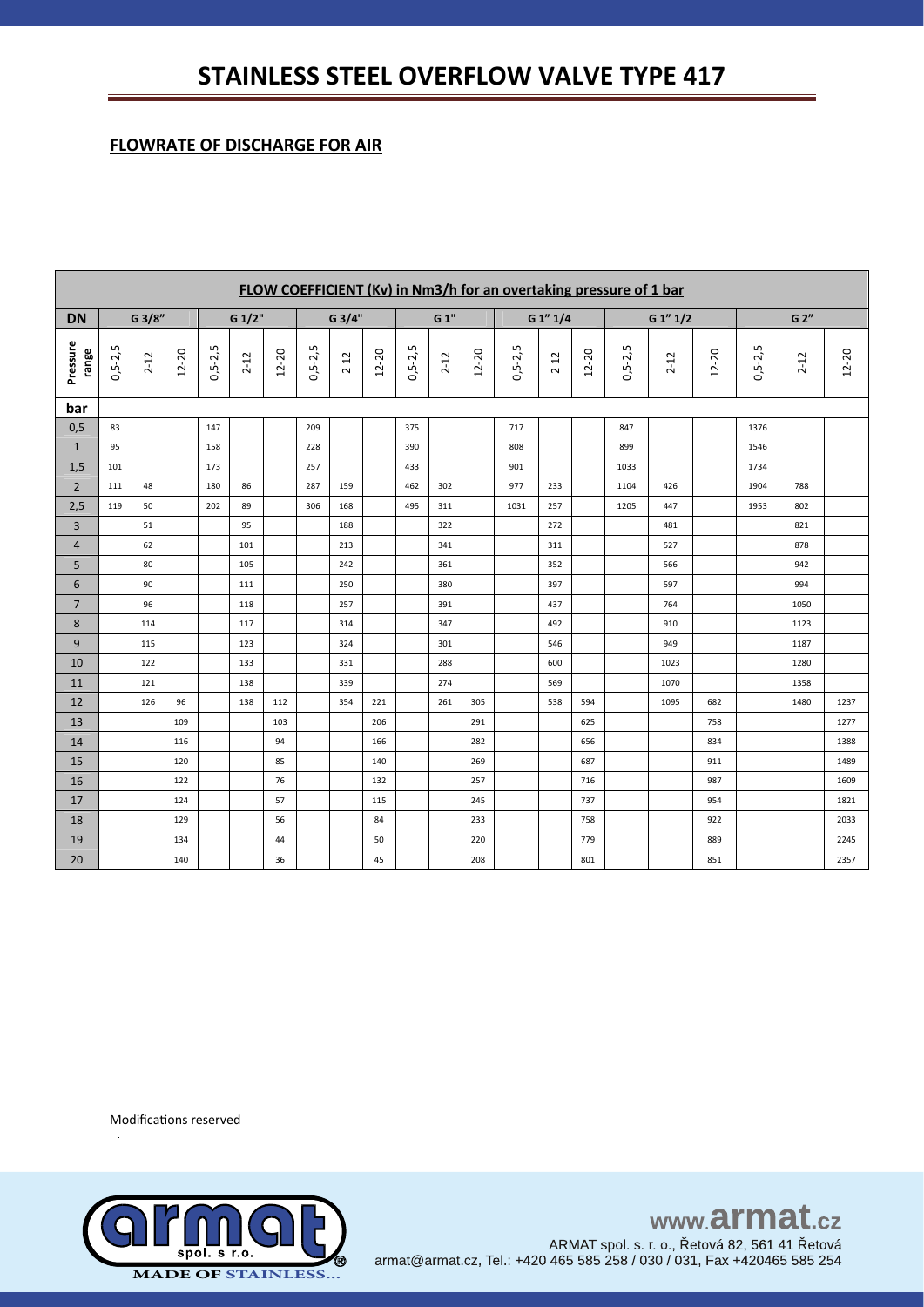# **FLOWRATE OF DISCHARGE FOR WATER**

|                   | FLOW COEFFICIENT (Kv) in (m3/h) for an overtaking pressure of 1 bar |          |           |               |          |           |               |          |       |           |          |           |               |          |           |           |             |           |           |          |           |
|-------------------|---------------------------------------------------------------------|----------|-----------|---------------|----------|-----------|---------------|----------|-------|-----------|----------|-----------|---------------|----------|-----------|-----------|-------------|-----------|-----------|----------|-----------|
| <b>DN</b>         |                                                                     | G 3/8"   |           |               | G 1/2"   |           |               | G 3/4"   |       |           | G 1"     |           |               | G 1" 1/4 |           |           | $G_1''_1/2$ |           | G 2"      |          |           |
| Pressure<br>range | $0,5-2,5$                                                           | $2 - 12$ | $12 - 20$ | $0, 5 - 2, 5$ | $2 - 12$ | $12 - 20$ | $0, 5 - 2, 5$ | $2 - 12$ | 12-20 | $0,5-2,5$ | $2 - 12$ | $12 - 20$ | $0, 5 - 2, 5$ | $2 - 12$ | $12 - 20$ | $0,5-2,5$ | $2 - 12$    | $12 - 20$ | $0,5-2,5$ | $2 - 12$ | $12 - 20$ |
| bar               |                                                                     |          |           |               |          |           |               |          |       |           |          |           |               |          |           |           |             |           |           |          |           |
| 0,5               | 2,7                                                                 |          |           | 4,3           |          |           | 6,1           |          |       | 10,8      |          |           | 16,0          |          |           | 21,7      |             |           | 31,6      |          |           |
| $\mathbf{1}$      | 3,0                                                                 |          |           | 4,6           |          |           | 6,5           |          |       | 11,9      |          |           | 16,7          |          |           | 23,3      |             |           | 35,6      |          |           |
| 1,5               | 3,2                                                                 |          |           | 4,8           |          |           | 6,7           |          |       | 12,6      |          |           | 17,5          |          |           | 24,0      |             |           | 37,7      |          |           |
| $\overline{2}$    | 3,4                                                                 | 1,6      |           | 5,0           | 1,8      |           | 6,9           | 3,7      |       | 13,0      | 4,2      |           | 18,1          | 6,2      |           | 25,2      | 8,8         |           | 40,6      | 17,9     |           |
| 2,5               | 3,7                                                                 | 1,7      |           | 5,2           | 1,8      |           | 7,3           | 3,8      |       | 13,7      | 4,3      |           | 18,9          | 6,2      |           | 26,1      | 9,1         |           | 43,0      | 19,4     |           |
| 3                 |                                                                     | 1,9      |           |               | 1,8      |           |               | 4,1      |       |           | 4,3      |           |               | 6,1      |           |           | 9,3         |           |           | 21,1     |           |
| $\overline{4}$    |                                                                     | 2,2      |           |               | 1,7      |           |               | 4,6      |       |           | 4,5      |           |               | 6,1      |           |           | 9,7         |           |           | 24,7     |           |
| 5                 |                                                                     | 2,5      |           |               | 1,6      |           |               | 5,1      |       |           | 4,6      |           |               | 6,0      |           |           | 10,3        |           |           | 28,9     |           |
| $\boldsymbol{6}$  |                                                                     | 2,8      |           |               | 1,5      |           |               | 6,1      |       |           | 4,7      |           |               | 5,9      |           |           | 10,6        |           |           | 30,1     |           |
| $\overline{7}$    |                                                                     | 2,9      |           |               | 1,5      |           |               | 6,5      |       |           | 5,0      |           |               | 5,8      |           |           | 11,9        |           |           | 31,7     |           |
| 8                 |                                                                     | 3,1      |           |               | 1,4      |           |               | 7,1      |       |           | 5,1      |           |               | 5,6      |           |           | 13,1        |           |           | 34,2     |           |
| 9                 |                                                                     | 3,2      |           |               | 1,4      |           |               | 7,3      |       |           | 5,3      |           |               | 5,5      |           |           | 14,3        |           |           | 37,5     |           |
| 10                |                                                                     | 3,4      |           |               | 1,4      |           |               | 8,3      |       |           | 5,5      |           |               | 5,3      |           |           | 15,7        |           |           | 39,3     |           |
| 11                |                                                                     | 3,5      |           |               | 1,4      |           |               | 9,1      |       |           | 5,8      |           |               | 5,2      |           |           | 17,2        |           |           | 42,4     |           |
| 12                |                                                                     | 3,7      | 1,7       |               | 1,3      | 0,4       |               | 9,3      | 2,8   |           | 5,9      | 2,2       |               | 5,0      | 6,8       |           | 17,6        | 10,1      |           | 43,9     | 18,9      |
| 13                |                                                                     |          | 1,4       |               |          | 0,4       |               |          | 2,4   |           |          | 2,2       |               |          | 6,5       |           |             | 10,3      |           |          | 21,2      |
| 14                |                                                                     |          | 1,3       |               |          | 0,5       |               |          | 2,2   |           |          | 1,9       |               |          | 6,3       |           |             | 10,5      |           |          | 24,1      |
| 15                |                                                                     |          | 1,1       |               |          | 0,5       |               |          | 1,7   |           |          | 1,6       |               |          | 6,1       |           |             | 10,6      |           |          | 25,7      |
| 16                |                                                                     |          | 0,8       |               |          | 0,5       |               |          | 1,4   |           |          | 1,3       |               |          | 6,0       |           |             | 10,9      |           |          | 27,6      |
| 17                |                                                                     |          | 0,6       |               |          | 0,5       |               |          | 1,1   |           |          | 1,1       |               |          | 5,8       |           |             | 11,0      |           |          | 29,3      |
| 18                |                                                                     |          | 0,4       |               |          | 0,6       |               |          | 0,9   |           |          | 1,0       |               |          | 5,6       |           |             | 11,3      |           |          | 31,8      |
| 19                |                                                                     |          | 0,2       |               |          | 0,6       |               |          | 0,7   |           |          | 0,8       |               |          | 5,1       |           |             | 11,4      |           |          | 34,6      |
| 20                |                                                                     |          | 0,2       |               |          | 0,6       |               |          | 0,7   |           |          | 0,7       |               |          | 5,0       |           |             | 11,5      |           |          | 36,6      |

Modifications reserved



www.armat.cz ARMAT spol. s. r. o., Řetová 82, 561 41 Řetová armat@armat.cz, Tel.: +420 465 585 258 / 030 / 031, Fax +420465 585 254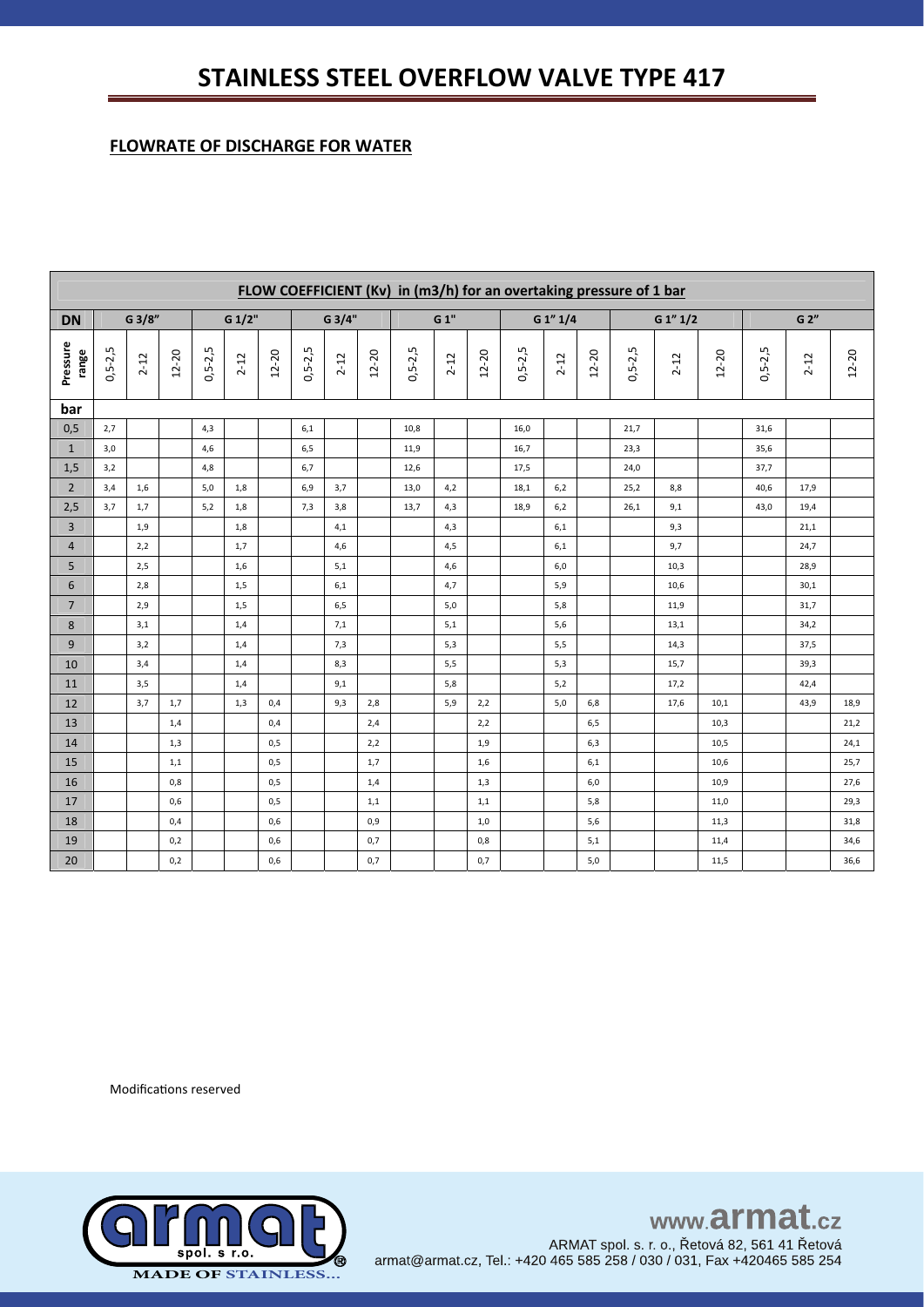# **FLOWRATE OF DISCHARGE FOR TEAM**

|                   | FLOW COEFFICIENT (Kv) in (kg/h) for an overtaking pressure of 1 bar |          |       |             |          |           |               |          |       |             |          |           |               |          |           |           |          |       |               |          |           |
|-------------------|---------------------------------------------------------------------|----------|-------|-------------|----------|-----------|---------------|----------|-------|-------------|----------|-----------|---------------|----------|-----------|-----------|----------|-------|---------------|----------|-----------|
| <b>DN</b>         |                                                                     | G 3/8"   |       | G 1/2"      |          |           | G 3/4"        |          |       |             | G 1"     |           |               | G 1" 1/4 |           |           | G 1" 1/2 |       |               | G 2"     |           |
| Pressure<br>range | $0, 5 - 2, 5$                                                       | $2 - 12$ | 12-20 | $0,5 - 2,5$ | $2 - 12$ | $12 - 20$ | $0, 5 - 2, 5$ | $2 - 12$ | 12-20 | $0,5 - 2,5$ | $2 - 12$ | $12 - 20$ | $0, 5 - 2, 5$ | $2 - 12$ | $12 - 20$ | $0,5-2,5$ | $2 - 12$ | 12-20 | $0, 5 - 2, 5$ | $2 - 12$ | $12 - 20$ |
| bar               |                                                                     |          |       |             |          |           |               |          |       |             |          |           |               |          |           |           |          |       |               |          |           |
| 0,5               | 65                                                                  |          |       | 113         |          |           | 163           |          |       | 295         |          |           | 509           |          |           | 665       |          |       | 1100          |          |           |
| $\mathbf{1}$      | 74                                                                  |          |       | 125         |          |           | 181           |          |       | 313         |          |           | 553           |          |           | 724       |          |       | 1222          |          |           |
| 1,5               | 81                                                                  |          |       | 135         |          |           | 200           |          |       | 345         |          |           | 615           |          |           | 798       |          |       | 1345          |          |           |
| $\overline{2}$    | 86                                                                  | 40       |       | 143         | 73       |           | 221           | 126      |       | 373         | 218      |           | 642           | 194      |           | 862       | 311      |       | 1451          |          |           |
| 2,5               | 93                                                                  | 45       |       | 157         | 79       |           | 235           | 141      |       | 384         | 244      |           | 619           | 218      |           | 940       | 349      |       | 1535          | 663      |           |
| 3                 |                                                                     | 43       |       |             | 80       |           |               | 156      |       |             | 258      |           |               | 223      |           |           | 387      |       |               | 698      |           |
| 4                 |                                                                     | 52       |       |             | 79       |           |               | 160      |       |             | 308      |           |               | 244      |           |           | 428      |       |               | 670      |           |
| 5                 |                                                                     | 66       |       |             | 82       |           |               | 176      |       |             | 322      |           |               | 283      |           |           | 455      |       |               | 740      |           |
| 6                 |                                                                     | 75       |       |             | 88       |           |               | 200      |       |             | 326      |           |               | 323      |           |           | 518      |       |               | 859      |           |
| $\overline{7}$    |                                                                     | 81       |       |             | 93       |           |               | 198      |       |             | 298      |           |               | 363      |           |           | 635      |       |               | 816      |           |
| 8                 |                                                                     | 89       |       |             | 96       |           |               | 190      |       |             | 279      |           |               | 402      |           |           | 645      |       |               | 916      |           |
| 9                 |                                                                     | 89       |       |             | 98       |           |               | 193      |       |             | 250      |           |               | 441      |           |           | 707      |       |               | 1015     |           |
| 10                |                                                                     | 97       |       |             | 106      |           |               | 192      |       |             | 273      |           |               | 480      |           |           | 770      |       |               | 1002     |           |
| 11                |                                                                     | 94       |       |             | 106      |           |               | 189      |       |             | 262      |           |               | 472      |           |           | 833      |       |               | 1090     |           |
| 12                |                                                                     | 101      | 79    |             | 105      | 78        |               | 204      | 183   |             | 282      | 247       |               | 406      | 457       |           | 814      | 570   |               | 1179     | 987       |
| 13                |                                                                     |          | 84    |             |          | 68        |               |          | 174   |             |          | 189       |               |          | 489       |           |          | 610   |               |          | 1056      |
| 14                |                                                                     |          | 90    |             |          | 57        |               |          | 162   |             |          | 201       |               |          | 521       |           |          | 650   |               |          | 1125      |
| 15                |                                                                     |          | 95    |             |          | 54        |               |          | 123   |             |          | 213       |               |          | 552       |           |          | 590   |               |          | 1022      |
| 16                |                                                                     |          | 94    |             |          | 51        |               |          | 130   |             |          | 180       |               |          | 584       |           |          | 728   |               |          | 1261      |
| 17                |                                                                     |          | 99    |             |          | 46        |               |          | 110   |             |          | 142       |               |          | 615       |           |          | 768   |               |          | 1140      |
| 18                |                                                                     |          | 96    |             |          | 32        |               |          | 87    |             |          | 150       |               |          | 576       |           |          | 693   |               |          | 1399      |
| 19                |                                                                     |          | 101   |             |          | 28        |               |          | 61    |             |          | 105       |               |          | 604       |           |          | 606   |               |          | 1678      |
| 20                |                                                                     |          | 105   |             |          | 21        |               |          | 32    |             |          | 165       |               |          | 632       |           |          | 634   |               |          | 1537      |

Modifications reserved



www.armat.cz ARMAT spol. s. r. o., Řetová 82, 561 41 Řetová<br>armat@armat.cz, Tel.: +420 465 585 258 / 030 / 031, Fax +420465 585 254